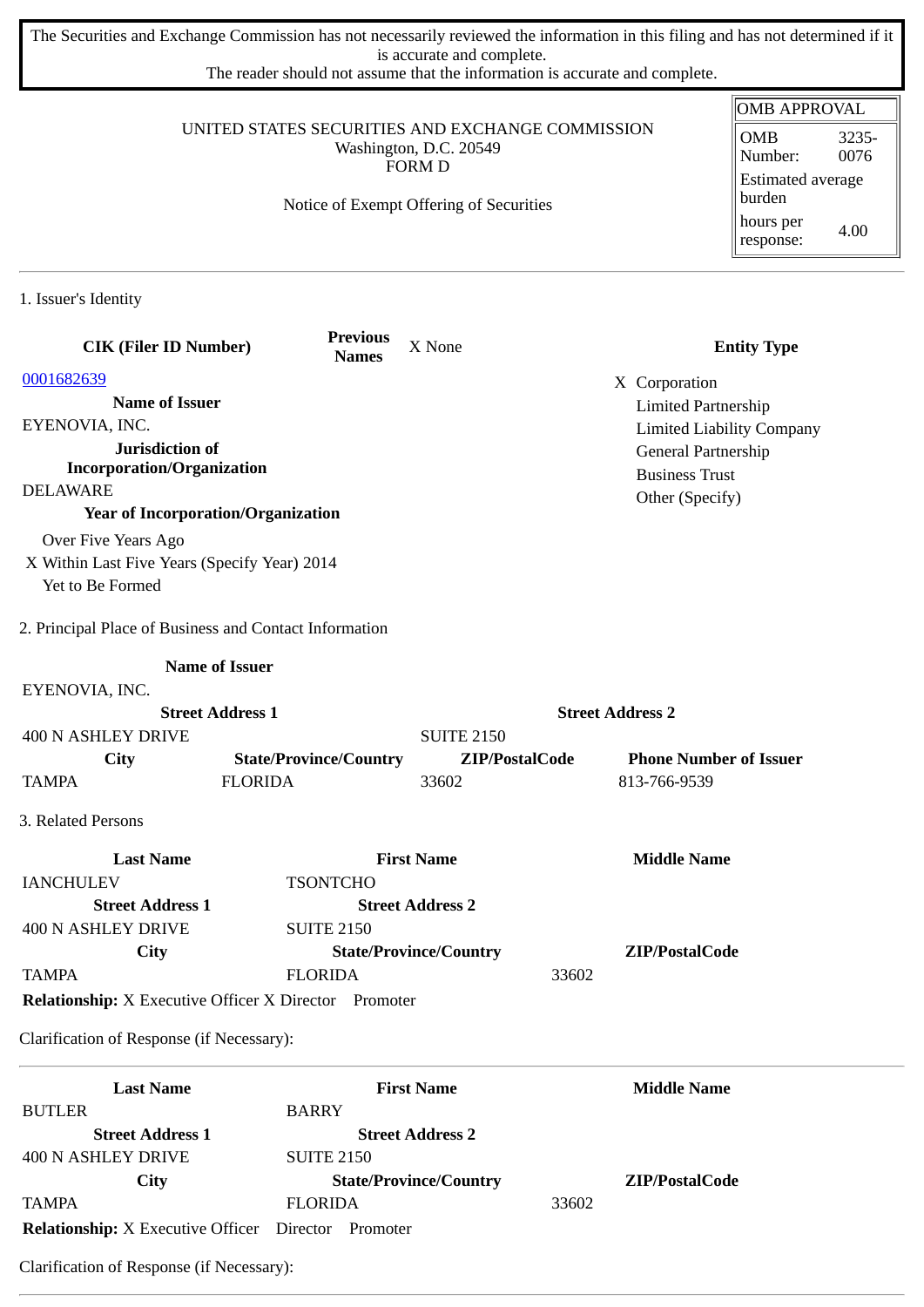| <b>Last Name</b>                                                     | <b>First Name</b>             | <b>Middle Name</b>        |
|----------------------------------------------------------------------|-------------------------------|---------------------------|
| <b>LABELLE</b>                                                       | <b>CURT</b>                   |                           |
| <b>Street Address 1</b>                                              | <b>Street Address 2</b>       |                           |
| <b>400 N ASHLEY DRIVE</b>                                            | <b>SUITE 2150</b>             |                           |
| <b>City</b>                                                          | <b>State/Province/Country</b> | ZIP/PostalCode            |
| <b>TAMPA</b>                                                         | <b>FLORIDA</b>                | 33602                     |
| <b>Relationship:</b> X Executive Officer X Director Promoter         |                               |                           |
| Clarification of Response (if Necessary):                            |                               |                           |
| <b>Last Name</b>                                                     | <b>First Name</b>             | <b>Middle Name</b>        |
| <b>ESHELMAN</b>                                                      | <b>FRED</b>                   |                           |
| <b>Street Address 1</b>                                              | <b>Street Address 2</b>       |                           |
| <b>400 N ASHLEY DRIVE</b>                                            | <b>SUITE 2150</b>             |                           |
| City                                                                 | <b>State/Province/Country</b> | ZIP/PostalCode            |
| <b>TAMPA</b>                                                         | <b>FLORIDA</b>                | 33602                     |
| <b>Relationship:</b> Executive Officer X Director Promoter           |                               |                           |
| Clarification of Response (if Necessary):                            |                               |                           |
| <b>Last Name</b>                                                     | <b>First Name</b>             | <b>Middle Name</b>        |
| <b>MARIO</b>                                                         | <b>ERNEST</b>                 |                           |
| <b>Street Address 1</b>                                              | <b>Street Address 2</b>       |                           |
| <b>400 N ASHLEY DRIVE</b>                                            | <b>SUITE 2150</b>             |                           |
| <b>City</b>                                                          | <b>State/Province/Country</b> | ZIP/PostalCode            |
| <b>TAMPA</b>                                                         | <b>FLORIDA</b>                | 33602                     |
| Relationship: Executive Officer X Director Promoter                  |                               |                           |
| Clarification of Response (if Necessary):                            |                               |                           |
| <b>Last Name</b>                                                     | <b>First Name</b>             | <b>Middle Name</b>        |
| YOSHIDA                                                              | <b>SHUHEI</b>                 |                           |
| <b>Street Address 1</b>                                              | <b>Street Address 2</b>       |                           |
| <b>400 N ASHLEY DRIVE</b>                                            | <b>SUITE 2150</b>             |                           |
| City                                                                 | <b>State/Province/Country</b> | ZIP/PostalCode            |
| <b>TAMPA</b>                                                         | <b>FLORIDA</b>                | 33602                     |
| <b>Executive Officer X Director Promoter</b><br><b>Relationship:</b> |                               |                           |
| Clarification of Response (if Necessary):                            |                               |                           |
| 4. Industry Group                                                    |                               |                           |
| Agriculture                                                          | <b>Health Care</b>            | Retailing                 |
| <b>Banking &amp; Financial Services</b>                              | Biotechnology                 |                           |
| <b>Commercial Banking</b>                                            |                               | Restaurants               |
| Insurance                                                            | Health Insurance              | Technology                |
| Investing                                                            | Hospitals & Physicians        | Computers                 |
| <b>Investment Banking</b>                                            | Pharmaceuticals               | Telecommunications        |
| Pooled Investment Fund                                               | X Other Health Care           | Other Technology          |
| Is the issuer registered as                                          | Manufacturing                 | <b>Travel</b>             |
| an investment company under                                          | <b>Real Estate</b>            | Airlines & Airports       |
| the Investment Company                                               | Commercial                    |                           |
| Act of 1940?                                                         |                               | Lodging & Conventions     |
| N <sub>o</sub><br>Yes                                                | Construction                  | Tourism & Travel Services |
| Other Banking & Financial Services                                   | <b>REITS &amp; Finance</b>    | Other Travel              |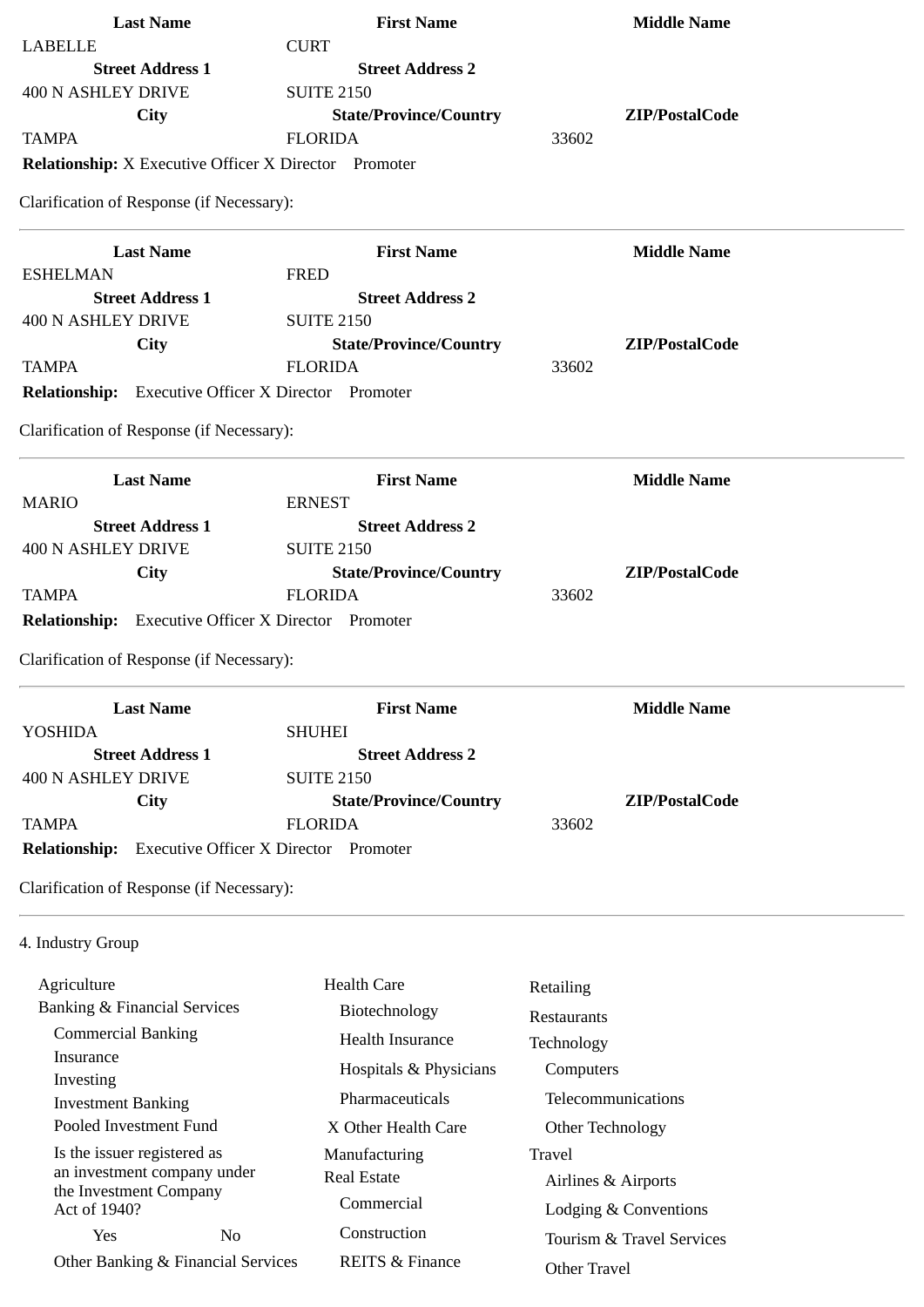Business Services Energy Coal Mining Electric Utilities Energy Conservation Environmental Services Oil & Gas Other Energy Residential Other Real Estate **Other** 

## 5. Issuer Size

| <b>Revenue Range</b>             | <b>OR</b> | <b>Aggregate Net Asset Value Range</b> |
|----------------------------------|-----------|----------------------------------------|
| No Revenues                      |           | No Aggregate Net Asset Value           |
| $$1 - $1,000,000$                |           | $$1 - $5,000,000$                      |
| $$1,000,001 - $5,000,000$        |           | \$5,000,001 - \$25,000,000             |
| $$5,000,001 -$<br>\$25,000,000   |           | $$25,000,001 - $50,000,000$            |
| $$25,000,001 -$<br>\$100,000,000 |           | \$50,000,001 - \$100,000,000           |
| Over \$100,000,000               |           | Over \$100,000,000                     |
| X Decline to Disclose            |           | Decline to Disclose                    |
| Not Applicable                   |           | Not Applicable                         |
|                                  |           |                                        |

6. Federal Exemption(s) and Exclusion(s) Claimed (select all that apply)

|                                                 | Investment Company Act Section 3(c) |                    |  |
|-------------------------------------------------|-------------------------------------|--------------------|--|
| Rule $504(b)(1)$ (not (i), (ii) or (iii))       | Section $3(c)(1)$                   | Section $3(c)(9)$  |  |
| Rule 504 (b) $(1)(i)$<br>Rule 504 (b) $(1)(ii)$ | Section $3(c)(2)$                   | Section $3(c)(10)$ |  |
| Rule 504 (b)(1)(iii)                            | Section $3(c)(3)$                   | Section $3(c)(11)$ |  |
| <b>Rule 505</b>                                 | Section $3(c)(4)$                   | Section $3(c)(12)$ |  |
| $X$ Rule 506(b)<br>Rule $506(c)$                | Section $3(c)(5)$                   | Section $3(c)(13)$ |  |
| Securities Act Section 4(a)(5)                  | Section $3(c)(6)$                   | Section $3(c)(14)$ |  |
|                                                 | Section $3(c)(7)$                   |                    |  |

- 7. Type of Filing
- X New Notice Date of First Sale 2016-07-19 First Sale Yet to Occur Amendment
- 8. Duration of Offering

Does the Issuer intend this offering to last more than one year? Yes X No

9. Type(s) of Securities Offered (select all that apply)

| X Equity                                                                                      | Pooled Investment Fund Interests   |
|-----------------------------------------------------------------------------------------------|------------------------------------|
| Debt                                                                                          | Tenant-in-Common Securities        |
| X Option, Warrant or Other Right to Acquire Another Security                                  | <b>Mineral Property Securities</b> |
| X Security to be Acquired Upon Exercise of Option, Warrant or Other Right to Acquire Security | Other (describe)                   |

10. Business Combination Transaction

Is this offering being made in connection with a business combination transaction, such as is this oriening being made in connection with a business combination transaction, such as  $Y$ es X No a merger, acquisition or exchange offer?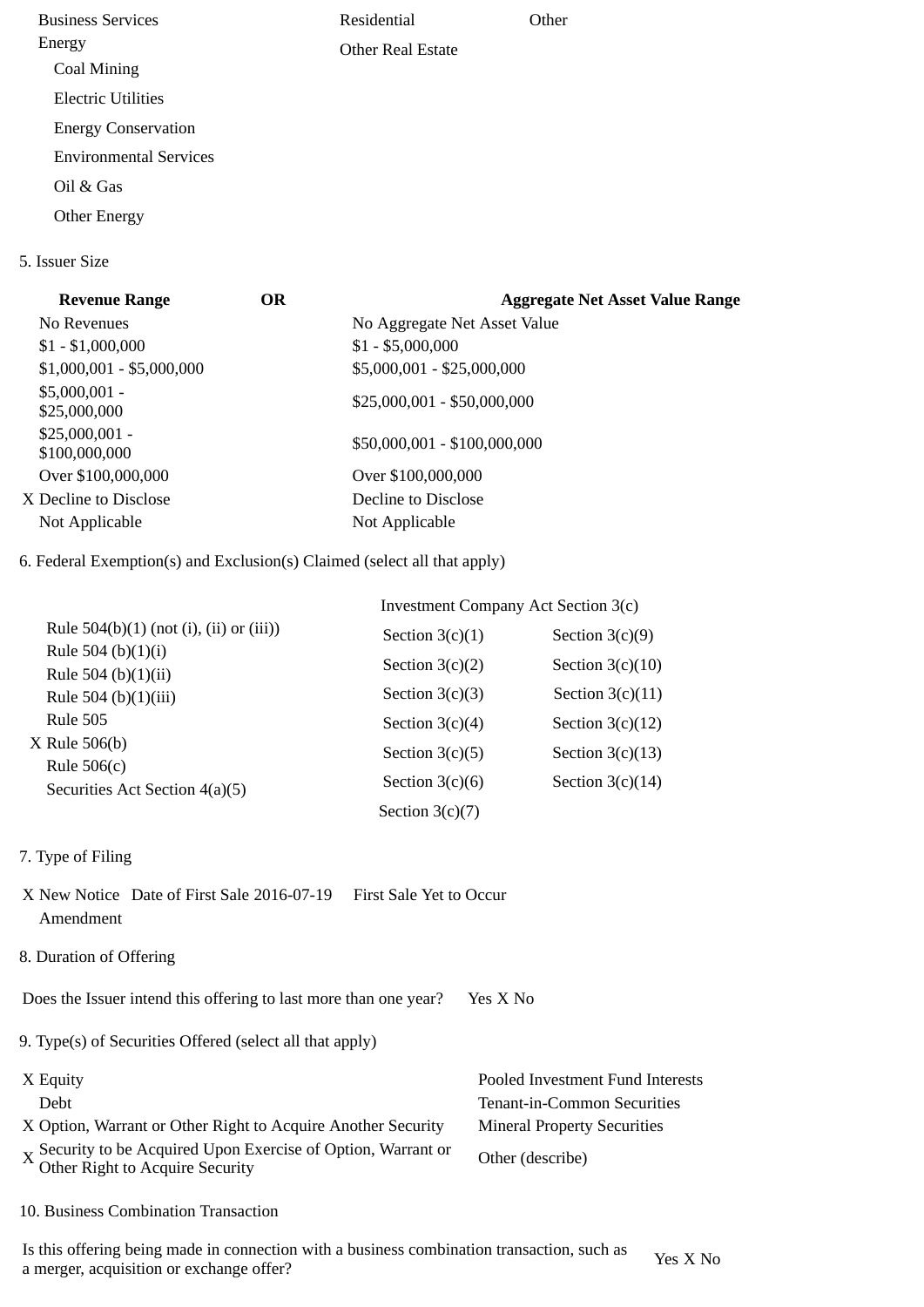Clarification of Response (if Necessary):

11. Minimum Investment

Minimum investment accepted from any outside investor \$411,902 USD

12. Sales Compensation

| Recipient                                                                                                       | Recipient CRD Number X None                     |                 |  |
|-----------------------------------------------------------------------------------------------------------------|-------------------------------------------------|-----------------|--|
| (Associated) Broker or Dealer X None                                                                            | (Associated) Broker or Dealer CRD Number X None |                 |  |
| <b>Street Address 1</b><br><b>Street Address 2</b>                                                              |                                                 |                 |  |
| City                                                                                                            | State/Province/Country                          | ZIP/Postal Code |  |
| State(s) of Solicitation (select all that apply)<br>All States<br>Check "All States" or check individual States | Foreign/non-US                                  |                 |  |
| 13. Offering and Sales Amounts                                                                                  |                                                 |                 |  |
| \$8,000,000 USD or<br><b>Total Offering Amount</b><br>Indefinite                                                |                                                 |                 |  |
| <b>Total Amount Sold</b><br>\$4,041,337 USD                                                                     |                                                 |                 |  |
| Total Remaining to be Sold \$3,958,663 USD or<br>Indefinite                                                     |                                                 |                 |  |

Clarification of Response (if Necessary):

14. Investors

Select if securities in the offering have been or may be sold to persons who do not qualify as accredited investors, and enter the number of such non-accredited investors who already have invested in the offering. Regardless of whether securities in the offering have been or may be sold to persons who do not qualify as accredited investors, enter the total number of investors who already have invested in the offering:

15. Sales Commissions & Finder's Fees Expenses

Provide separately the amounts of sales commissions and finders fees expenses, if any. If the amount of an expenditure is not known, provide an estimate and check the box next to the amount.

4

| <b>Sales Commissions</b> | \$0 USD Estimate |
|--------------------------|------------------|
| Finders' Fees            | \$0 USD Estimate |

Clarification of Response (if Necessary):

16. Use of Proceeds

Provide the amount of the gross proceeds of the offering that has been or is proposed to be used for payments to any of the persons required to be named as executive officers, directors or promoters in response to Item 3 above. If the amount is unknown, provide an estimate and check the box next to the amount.

\$0 USD Estimate

Clarification of Response (if Necessary):

Signature and Submission

Please verify the information you have entered and review the Terms of Submission below before signing and clicking SUBMIT below to file this notice.

Terms of Submission

In submitting this notice, each issuer named above is:

- Notifying the SEC and/or each State in which this notice is filed of the offering of securities described and undertaking to furnish them, upon written request, in the accordance with applicable law, the information furnished to offerees.\*
- Irrevocably appointing each of the Secretary of the SEC and, the Securities Administrator or other legally designated officer of the State in which the issuer maintains its principal place of business and any State in which this notice is filed, as its